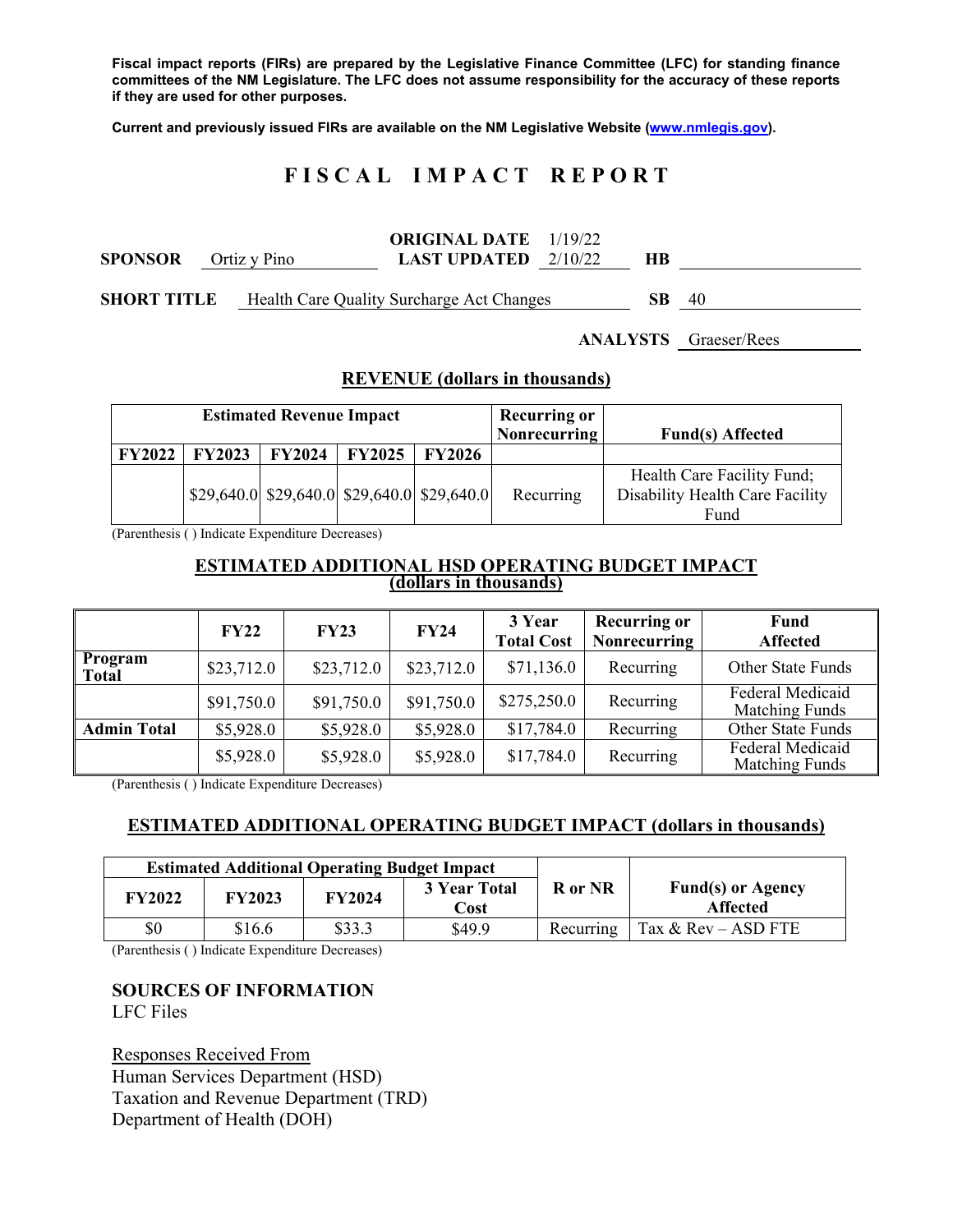# **SUMMARY**

#### Synopsis of Bill

Senate Bill 40 repeals the delayed repeal of the Health Care Quality Surcharge Act enacted in Laws 2019, Chapter 53, Section 12. This is an innovative program that imposes a daily surcharge on skilled Nursing Facilities (NFs) and Intermediate Care Facilities for individuals with Intellectual Disabilities (ICF/IIDs) for non-Medicare "bed days". These facilities pay the surcharge to the Taxation and Revenue Department (TRD) which distributes the funds to the Health Care Facility Fund and the Disability Health Care Facility Fund (Facility Funds). HSD administers the Facility Funds and uses the revenue as the source of state general fund to obtain federal Medicaid matching funds and increase payment rates to facilities in the form of:

- Per diem rate increases;
- Inflationary rate increases; and
- Supplemental quality payments based on performance data (NFs only).

The act requires that 80 percent of the matched funds go directly to facilities, with 20 percent going to HSD for administering the program.

Essentially, in 2019, the Health Care Quality Surcharge was enacted with a delayed repeal date of January 1, 2023. This bill makes the Health Care Quality Surcharge permanent by repealing the delayed repeal.

SB40 has no effective date. It is assumed that the effective date is 90 days following adjournment of the 2022 Legislature, or May 18, 2022.

# **FISCAL IMPLICATIONS**

This innovative program was enacted in the 2019 session, but funds did not begin flowing until July 1, 2021. The 2021 fiscal year transfer to the general fund totaled \$77,903. This represents 60-day money and not money transferred to the two beneficiary funds. See OTHER SIGNIFICANT ISSUES for an explanation of the discrepancy.

HSD emphasizes that failure to pass SB40 would result in the loss of \$85.8 million per year in federal Medicaid matching funds that is currently paid to Nursing Facilities (NFs) and Intermediate Care Facilities for Individuals with Intellectual Disabilities (ICF/IIDs)

The proposal eliminates the delayed sunset for the Health Care Quality Surcharge, which makes the revenue recurring. The revenue fiscal impact was prepared by the Human Services Department (HSD), which manages both funds. This bill maintains the status quo, which allows HSD to continue to receive Medicaid matching funds. The last table above from HSD details the program and administrative HSD budget impacts from both the state general fund and federal Medicaid matching funds with the extension of the health care quality surcharge.

TRD notes that following enactment of the healthcare quality surcharge in 2019, TRD implemented the surcharge into its GenTax system at a nonrecurring cost of \$1.8 million. Extending the surcharge will ensure that State continues to reap a return on that investment in the GenTax system.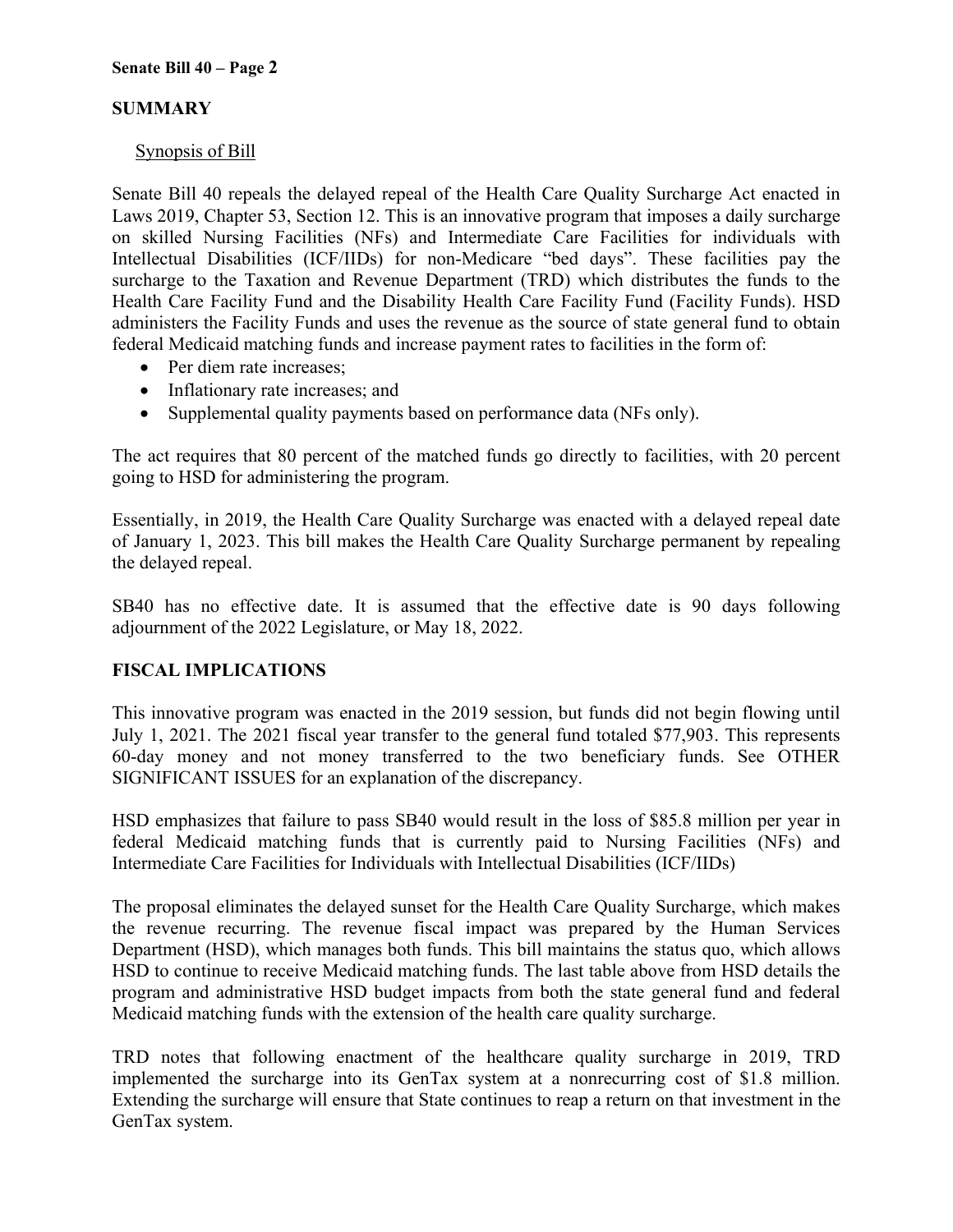DOH notes that as a result of the Healthcare Surcharge Act (7-41-1) and pertaining specifically to revenue it helps generate for the three Department of Health (DOH) operated Nursing Facilities (NFs):

- The FY22 average Low NF rate increase is \$7.76 (seven dollars and seventy-six cents) per day.
	- o The DOH total number of NF licensed beds is 497.
		- At just a 50 percent Medicaid payor census, FY22 additional revenue is estimated at \$705.3 (249 residents times \$7.76/day times 365 days)
- The FY22 quarterly estimated quality payments total \$1,542.0 based on Human Services Department past distributions, methodology and current quarter notifications.
	- o The total FY22 revenue estimated for quality payments is \$6,168.0 (\$1,542.0 times 4 quarters)
- FY22 NF Rate increase plus quality payments estimated Grand TOTAL is \$6,873.3.

\*The actual surcharge is not being considered as a reduction to revenue estimates since it essentially results in a net zero; it is paid to the Facility as an addition to the daily per diem amount, then the Facility pays the surcharge to the Taxation and Revenue Department calculated using number of non-Medicare bed days.

#### **SIGNIFICANT ISSUES (TRD)**

TRD explains the policy issues here as follows:

The Health Care Quality Surcharge (HCQS) program supports quality of care in nursing facilities that results in pay-for-performance for improved outcomes. Continuation of the program is directly tied to HSD's overarching strategic mission to design and deliver innovative, high-quality health and human services that improve the lives of New Mexicans.

Failure to continue the program would result in termination of the HCQS program and the loss of \$85.81 million per year in federal Medicaid matching funds that is currently paid to nursing facilities and intermediate care facilities for individuals with intellectual disabilities.

Additionally, HSD's ability to improve performance and drive provider accountability for important health outcomes is directly tied to the continuation of the HCQS program and would be in jeopardy if the program were to sunset as scheduled on January 1, 2023.

#### **SIGNIFICANT ISSUES (HSD)**

SB40 repeals the delayed repeal section (Laws 2019, Chapter 53, Section 12) of the Health Care Quality Surcharge Act ("Act"), Sections 7-41-1, et seq., NMSA 1978. The delayed repeal currently in law would repeal Sections 1 through 8 of the Act effective January 1, 2023. By enacting SB40, the Legislature would allow the act to continue in effect as originally adopted in 2019.

By repealing the HCQS sunset provision, SB 40 would preserve \$29.64M in annual general fund revenue that is currently generated through the surcharge program. This general fund revenue is used as the source of state funds to secure an additional \$91.75M in federal Medicaid matching funds, most of which is then paid to affected Medicaid providers in the form of both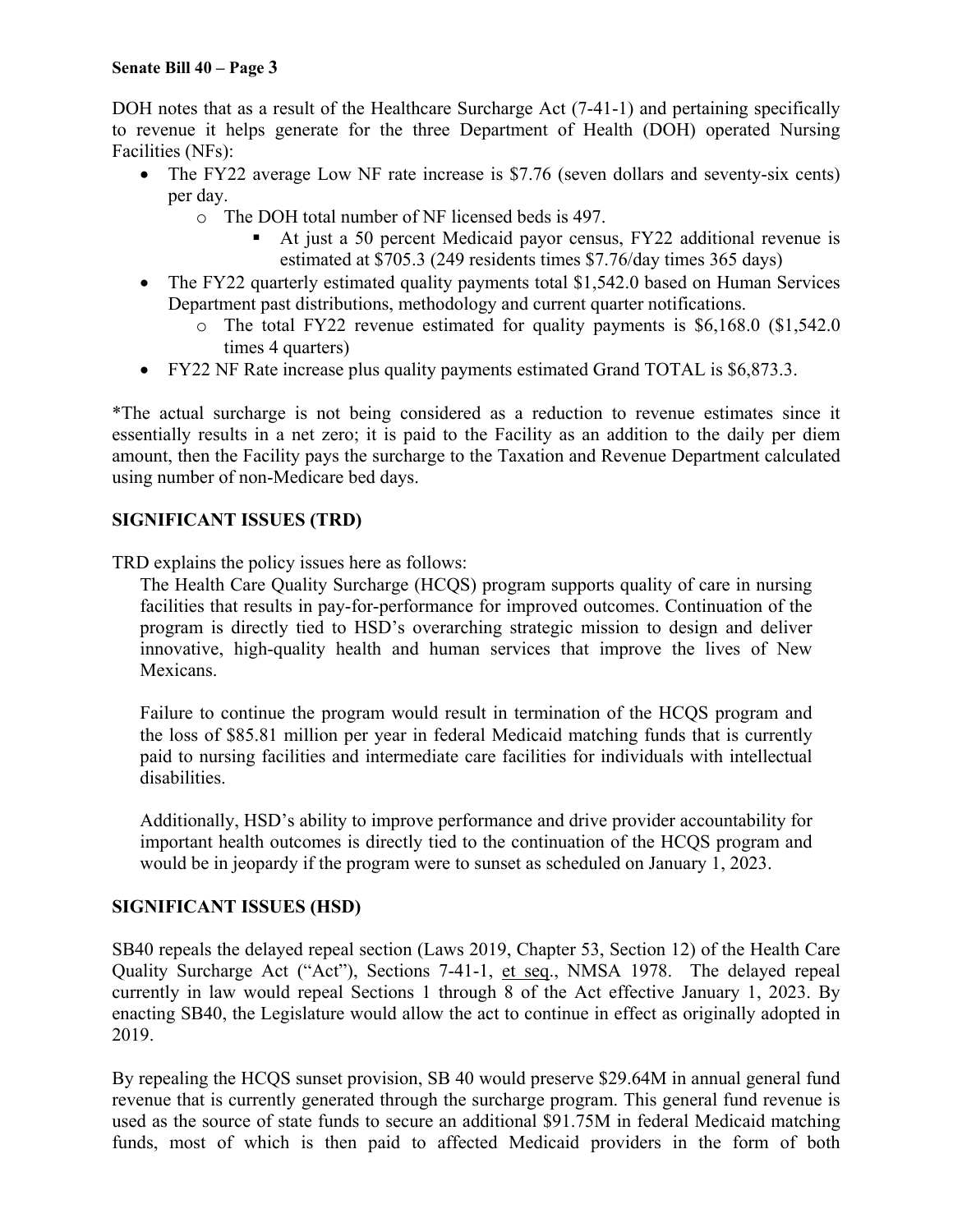reimbursement rate increases and supplemental quality payments based on performance data. The Human Services Department (HSD) retains 20 percent of the surcharge revenue for administration of the program.

**In State Fiscal Year 2021 (FY21), providers received \$115.46 million in Medicaid payments through the HCQS program, a net revenue increase of \$85.81 million per year (see table below).** If the HCQS program is repealed on January 1, 2023, then the source of general fund revenue to leverage Federal Financial Participation (FFP) would be eliminated and the enhanced reimbursements to providers would terminate.

| <b>SFY 2021 Fiscal Impact</b>                                                                             |          |          |           |  |  |
|-----------------------------------------------------------------------------------------------------------|----------|----------|-----------|--|--|
| <b>Federal Financial</b><br><b>General Fund</b><br><b>Total Computable</b><br>$(\$000s)$<br>Participation |          |          |           |  |  |
| <b>HCQS</b> Revenue                                                                                       | \$29,640 |          |           |  |  |
| <b>Program Administration (20%)</b>                                                                       | \$5,928  | \$5,928  | \$11,856  |  |  |
| <b>Provider Payments (80%)</b>                                                                            | \$23,712 | \$91,750 | \$115,462 |  |  |

# **SIGNIFICANT ISSUES (HSD)**

The HCQS program was created under SB246 in the 2019 regular legislative session. The program imposes a daily surcharge on skilled Nursing Facilities (NFs) and Intermediate Care Facilities for Individuals with Intellectual Disabilities (ICF/IIDs) for non-Medicare "bed days".

Facilities pay the surcharge to the Taxation and Revenue Department (TRD), which then goes to the Health Care Facility fund and the Disability Health Care Facility Fund. The Human Services Department (HSD) administers the Facility Funds and uses the revenue as the source of state general fund to obtain federal Medicaid matching funds and increase payment rates to facilities in the form of:

- Per diem rate increases:
- Inflationary rate increases; and
- Supplemental quality payments based on performance data (NFs only).

The bill requires that 80 percent of the matched funds go directly to facilities, with 20 percent going to HSD for administering the program.

**Since the start of the program on July 1, 2019, HSD has paid \$220.65 million to facilities under the HCQS program** as follows:

| <b>HCQS Provider Payments Summary</b> |             |             |              |  |  |  |
|---------------------------------------|-------------|-------------|--------------|--|--|--|
| $(\$000s)$                            | <b>FY20</b> | <b>FY21</b> | <b>Total</b> |  |  |  |
| <b>Surcharge Revenue</b>              | \$31,390    | \$29,640    | \$61,030     |  |  |  |
| (GF)                                  |             |             |              |  |  |  |
| <b>Total Paid to Nursing</b>          | \$102,980   | \$112,200   | \$215,180    |  |  |  |
| Facilities                            |             |             |              |  |  |  |
| Total Paid to ICF/IIDs                | \$2,210     | \$3,260     | \$5,470      |  |  |  |
| Total Paid to                         | \$105,190   | \$115,460   | \$220,650    |  |  |  |
| Providers                             |             |             |              |  |  |  |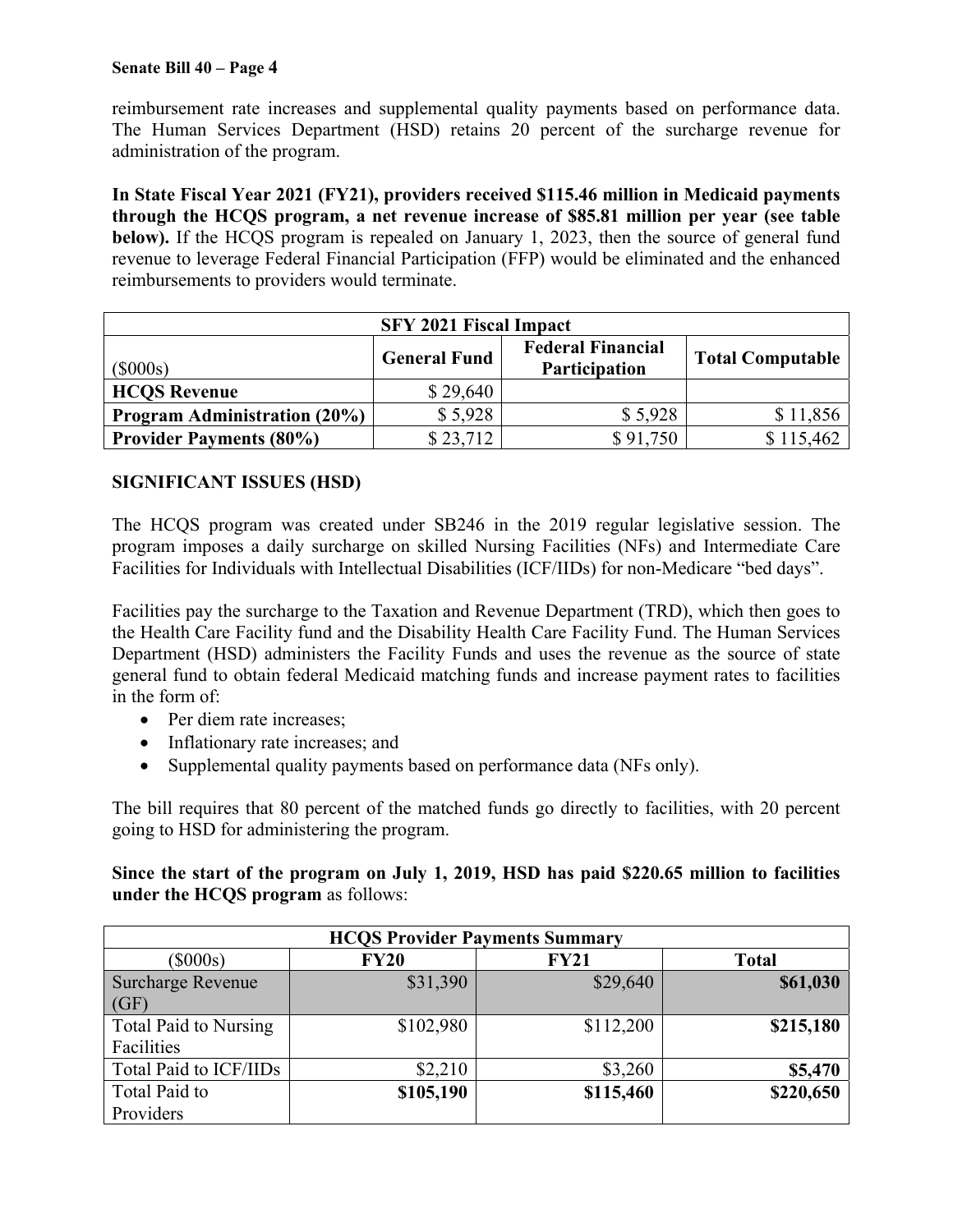# **PERFORMANCE IMPLICATIONS (HSD)**

The HCQS program includes an important quality component for Nursing Facilities that results in pay-for-performance for improved outcomes. Continuation of the program is directly tied to HSD's overarching strategic mission to design and deliver innovative, high quality health and human services that improve the lives of New Mexicans.

**Since the start of the HCQS program in 2019, HSD has paid a total of \$127.21 million to NFs for reporting quality data and improving quality scores.** The HCQS quality measures are:

- 1. Falls with major injury
- 2. Depression
- 3. Flu shots
- 4. Pneumonia vaccine

Switching to quality payments has resulted in performance improvements across the facilities, as shown below. **HSD's ability to improve performance and drive provider accountability for these important health outcomes is directly tied to the continuation of the HCQS program, as allowed by SB40.**



HCQS PROGRAM RESULTING IN QUALITY IMPROVEMENTS: INFLUENZA & PNEUMOCOCCAL VACCINATION

HCQS Participating-Facilities Mean Flu and Pneumonia Quality Measure Rate, FY19-20

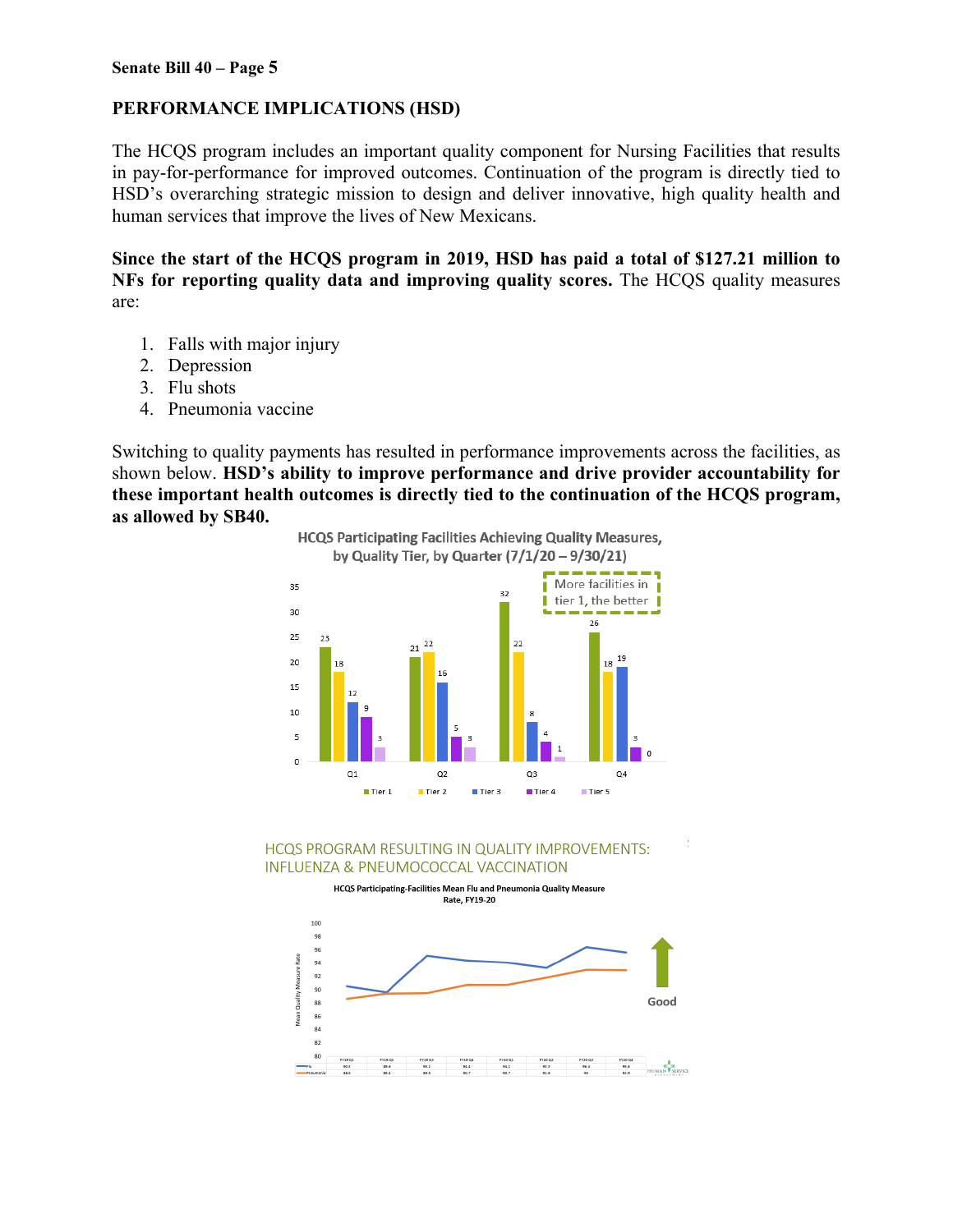

The LFC tax policy of accountability may be met since the surcharge is reported monthly on the DFA General Fund Report and the GAA appropriates the money from the Health Care Facility Fund; Disability Health Care Facility Fund as OSF or Federal Funds. However, because of the complexity of this arrangement, special reports prepared by HSD to the Legislature might be warranted.

#### **ADMINISTRATIVE IMPLICATIONS**

TRD reports the following:

The continuing administration of the surcharge by the Administrative & Compliance Division (ACD) of TRD presents no additional costs. This change is anticipated to impact the Administrative Services Division (ASD) to dedicate a ½ Full Time Employee (FTE), at pay band 65, as this tax program would become permanent. This  $\frac{1}{2}$  FTE will provide ongoing production support for this monthly distribution and cash control tasks.

#### **TECHNICAL ISSUES**

TRD notes that the issue of reconciliation may be based on an unusual revenue recognition requirement.

The Health Care Quality Surcharge has an unusual revenue recognition requirement defined in Section 7-41-4 (E) and (F) NMSA 1978. Revenue for year-end financial statements is required to be based on an estimate from HSD, and in the two years since this was implemented the estimate has been overstated by \$3 million. The Taxation and Revenue Department (Tax & Rev) recommends a language change to Section 7-41-4 (E) NMSA 1978 to read "calendar quarter for the most recent ended calendar quarter" instead of "calendar quarter prior to the previous quarter.

#### **OTHER SIGNIFICANT ISSUES**

According to HSD, under current federal regulations, States may not use provider tax revenues for the State share of Medicaid spending unless the tax is broad-based, uniformly imposed, and does not hold providers harmless from the burden of the tax. Federal regulations create a safe harbor from the hold harmless test for taxes where collections are 6 percent or less of net patient revenues.

This program was implemented in TRD's GenTax processing system on March 28, 2020. GenTax Reports, however, were not implemented until after the July 2020 reporting month.